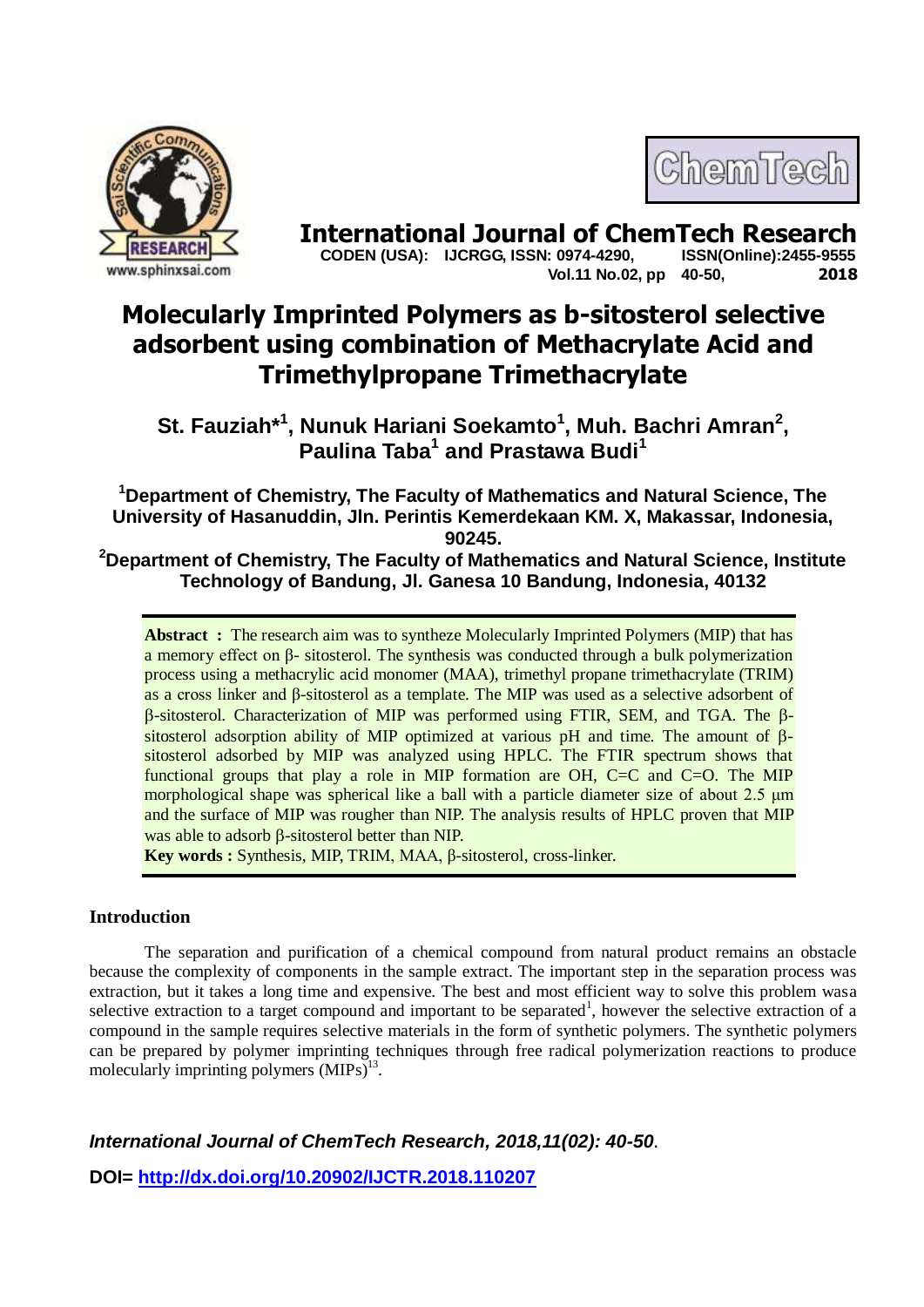The MIPs are very stableat various pH, solvent, temperature, and very selective to target molecules<sup>6,3</sup> and can also be used more than once<sup>17</sup>. Currently, MIP applications are increasing in the fields of chemistry, biology, health and environment<sup>11,12</sup> especially as adsorbent or stationary phase for the separation compounds, as biosensor and drugmaterial<sup>9,11,12</sup>. In the field of chemistry, MIP was widely used as a material for the separation of amino acid compounds, isomers and enantiomer monomers from natural material samples<sup>2</sup>. The MIP as a selective adsorbent can be produced using appropriate functional monomers and cross-linkers. The monomers are important to determine the ability of MIP to interact selectively with molecules target<sup>7</sup>. Application of appropriate cross-linkers can determine the stability of MIP formed during the polymerization process<sup>1</sup>.

In a previous study, the use of a MAA monomer and an EGDMA cross-linker (MIP\_MAA-co-EGDMA) has shown better adsorption and stability capabilities<sup>10</sup>than the MIP using a trifluoro methylacrylic acid (TFMAA) monomer and the EGDMA cross-linker (MIP\_TFMAA-co-EGDMA)<sup>4</sup>. The condition was affected by steric and induction effects of the fluorine (F) group on the TFMAA monomer, so that the binding ability between the monomers and the cross-linkers reduces. The MIP used a TRIM cross-linker combined with a TFMAA monomer (MIP\_TFMAA-co-TRIM) had a better adsorption capability and were more stable than MIP synthesized using TFMAA monomer combined with EGDMA cross linking (MIP\_TFMAA-co-EGDMA)<sup>4</sup>. TRIM is a superior cross-linker compared to EGDMA cross-linkers because it has more vinyl clusters which contribute to binding with more monomers so that the resulting polymer is more stable and has a high degree of stiffness $^{14}$ .

Therefore, the proper selection of monomers and cross-linkers are necessary. In this study, the template molecules used were  $\beta$ -sitosterol compounds. The target molecule is one of plant and animal steroid compounds that often interfere in the process of separating and purifying certain compounds in natural products<sup>15</sup>. Therefore  $\beta$ -sitosterol was selected as a template molecule in MIP synthesis as a selective adsorbent of  $\beta$ -sitosterol.

# **Experimental**

# **Material**

The materials used in the study consisted of methacrylic acid 99% (Aldrich sigma), β-sitosterol 97% (Aldrich sigma), trimethyl propane trimethacrylate 98% (Aldrich sigma), toluene (E. Merck) as porogen solvent,2, 2 '-azobisisobutironitril (Sigma Aldrich) as the initiator, tetrahydrofurane (THF) (E. Merck) and acetic acid (E. Merck). Double distilled water and methanol (HPLC grade) were used in HPLC analysis. Equipment used include stirrer, glass equipment, digital balance, water bath, oven, HPLC instrument of Agilent 1260 infinity with the column type Cronus RP E18C and column length 12.5 cm x 0.4 cm, FTIR Shimadzu type IRPrestige-21, and SEM of type Vega 3SB and EDS 6510 (LA, and TGA NETZ.SCH STA 449F.

# **Synthesis of MIP\_MAA-co-TRIM**

In the MIP synthesis, 2 ml of MAA functional monomer and 0.05 g of  $\beta$ -sitosterol were dissolved in a round bottom flask containing 10 ml (9.41 mmol) of toluene. After being dissolved, 3 ml (9.3 mmol) of TRIM and 0.05 g (0.3 mmol) AIBN were added. The solution was sonicated and nitrogen gas was flowed into the solution to remove dissolved oxygen. The polymerization process was carried out in the water bath at 55°C for 24 hours. The synthesized polymer was dried, and then washed with THF, methanol/acetic acid (9:1), and double distilled water to remove the template, porogenous solvent and other compounds. The washed polymer was dried at 50°C. The Non-imprinting polymer (NIP) was made without the molecular template with the same synthesis procedure as  $MIP<sup>13</sup>$ .

## **Characterization of MIP\_MAA-co-TRIM and NIP\_MAA-co-TRIM**

Characterization of MIP\_MAA-co-TRIM and NIP\_MAA-co-TRIM uses several instruments including Scanning Electrons Micrographs (SEM) for surface and morphological characteristics of the shape and size of the object particles, Energy Dispersive X-ray Spectroscopy (EDS) for elemental analysis, Fourier Transform Infrared (FTIR) to determine active functional groups and Thermo gravimetric Analysis (TGA) to determine the thermal stability of MIP\_MAA-co-TRIM and NIP\_MAA-co-TRIM.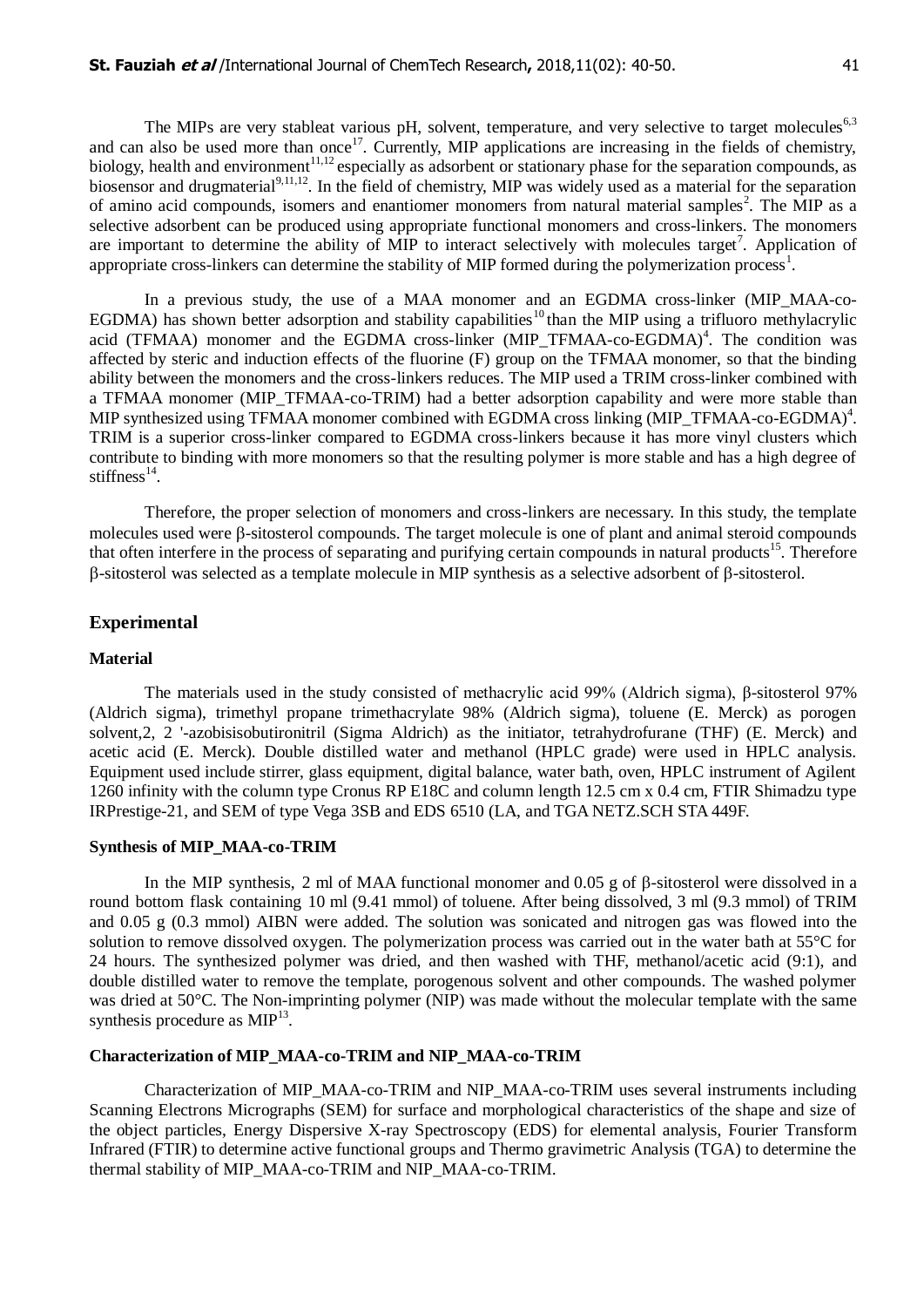## **The pH effect on MIP\_MAA-co-TRIM adsorption**

The total of 20 mg of MIP\_MAA-co-TRIM was put into four vials and then added 3 ml of 10 ppm  $\beta$ sitosterol solution with pH variation of 4, 5, 6, and 7. The solution was shaken at room temperature for 6 hours and then filtered. The concentration of  $\beta$ -sitosterol in the filtrate was analyzed by a UV spectrophotometer at a wavelength of 202 nm

#### **The effect of contact time on adsorption of MIP\_MAA-co-TRIM**

The each of five vials was filled with 20 mg MIP MAA-co-TRIM then added 3 ml of 10 ppm  $\beta$ sitosterol solution. The adsorption process was done at different time settings for 30, 60, 120, 180, 240 minutes at room temperature and then the solution was filtered. The  $\beta$ -sitosterol concentration was analyzed by a UV spectrophotometer at 202 nm wavelength.

#### **The test of NIP and MIP adsorption ability**

The adsorption ability of MIP\_MAA-co-TRIM to the target molecule was tested. By putting 20 mg of MIP and NIP into an erlenmeyer and then added with  $3 \text{ ml of } 10 \text{ ppm}$   $\beta$ -sitosterol solution. The solution was shaken for one hour at room temperature and the filtrate was analyzed by HPLC.

## **Result and Dicussion**

#### **Synthesis MIP and NIP**

Molecularly Imprinted Polymers (MIP\_MAA) and Non Imprinted Polymers (NIP\_MAA) synthesized were white powders.

## **Characterization of MIP and NIP**

#### **FTIR analysis**

FTIR data from the NIP and MIP obtained can explain the functional groups that have an effect on polymer formation. Figure 1 shows that, the absorption peaks on the NIP\_MAA-co-TRIM and MIP\_MAA-co-TRIM (before washing) spectrums are changing when compared to the MAA monomer spectrum. The shift of the absorption peak of the OH group from MAA to NIP\_MAA-co-TRIM and MIP\_MAA-co-TRIM (before washing) is due to the interaction of the -OH group of the MAA monomer with the -OH functional group of β-sitosterol or -OH group between monomers to form hydrogen bonds with wave number value as given in Table 1.

#### **Results and Discussion**

#### **Synthesis MIP and NIP**

Molecularly Imprinted Polymers (MIP\_MAA) and Non Imprinted Polymers (NIP\_MAA) synthesized were white powders.

#### **Characterization of MIP and NIP**

#### **FTIR analysis**

FTIR data from the NIP and MIP obtained can explain the functional groups that have an effect on polymer formation. Figure 1 shows that, the absorption peaks on the NIP\_MAA-co-TRIM and MIP\_MAA-co-TRIM (before washing) spectrums are changing when compared to the MAA monomer spectrum. The shift of the absorption peak of the OH group from MAA to NIP\_MAA-co-TRIM and MIP\_MAA-co-TRIM (before washing) is due to the interaction of the -OH group of the MAA monomer with the -OH functional group of β-sitosterol or -OH group between monomers to form hydrogen bonds with wave number value as given in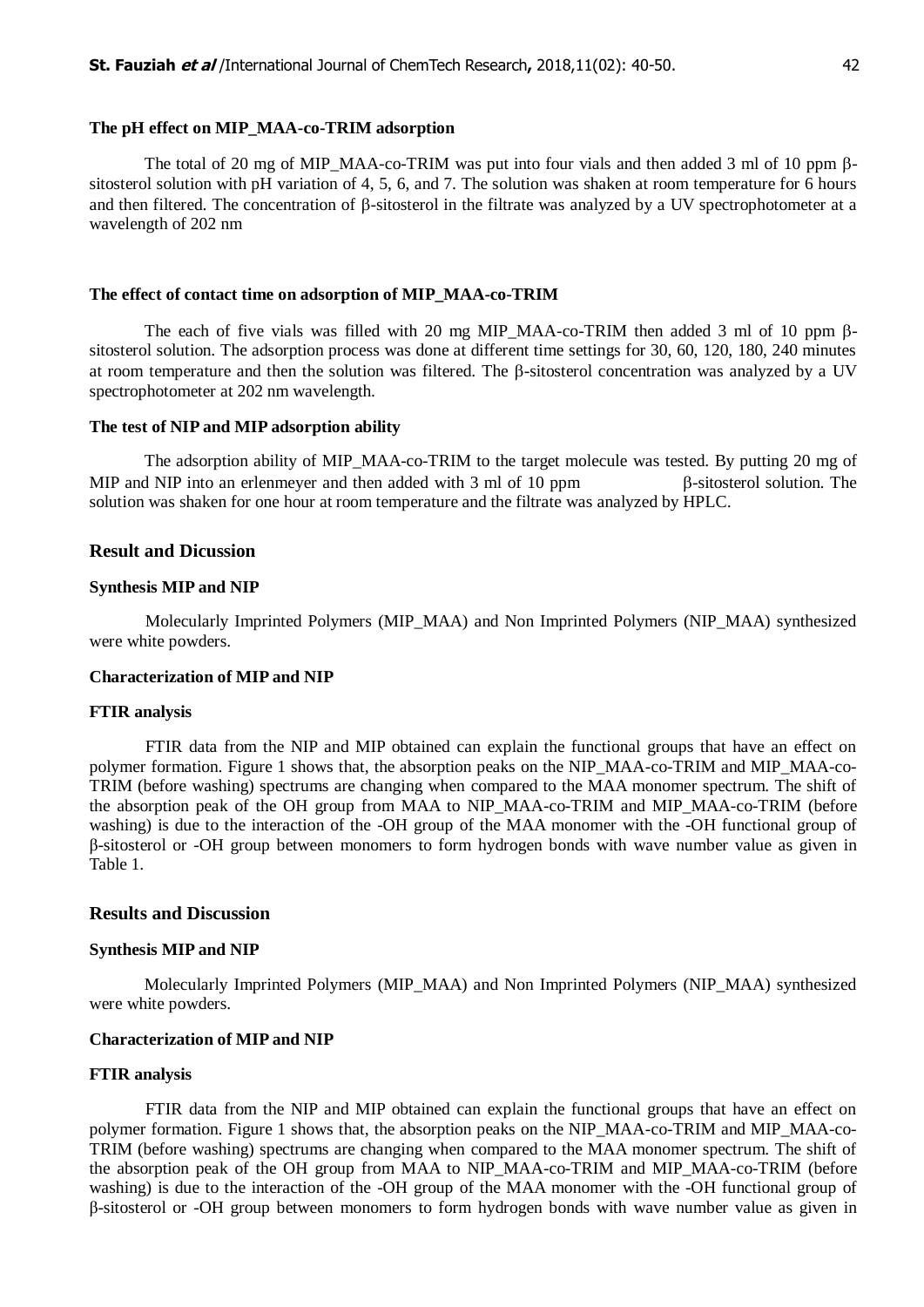Table 1.



## Figure 1. Spectrum of FTIR: a) MAA, b) NIP\_MAA-co-TRIM, c) MIP\_MAA-co-TRIM (before washed **or bw) d) MIP\_MAA-co-TRIM (after washing or aw)**

The interaction may also occur between the -C=O functional groups in MAA and -OH monomers of βsitosterol forming a hydrogen bond causing a shift of the wave numbers on -C=O function group in NIP\_MAAco-TRIM and MIP\_MAA-co-TRIM (bw).

The wave number for-C=C functional group of MAA monomer undergoes a very small shift. However, Figure 1 shows that the intensity and the sharp of the --C=C stretching vibration of the MAA monomer reduce after the formation of NIP MAA-co-TRIM and MIP\_MAA-co-TRIM. These indicated that there were interaction between the -C=C functional group of MAA and the cross linker.

**Table 1. The Absorption of functional groups of MAA, NIP\_MAA-co-TRIM, MIP\_MAA-co-TRIM (bw), and MIP\_MAA-co-TRIM (aw).**

|                             | Wave number (cm <sup>-1</sup> |                     |                          |                                 |  |
|-----------------------------|-------------------------------|---------------------|--------------------------|---------------------------------|--|
| <b>Functional</b><br>groups | <b>MAA</b>                    | NIP MAA-<br>co-TRIM | MIP MAA-co-<br>TRIM (bw) | <b>MIP MAA-</b><br>co-TRIM (aw) |  |
| -O-H stretching             | 3400-3200                     | 3564                | 3460                     | 3560                            |  |
| $C=O$ stretching            | 1695                          | 1735                | 1730                     | 1732                            |  |
| $C=C$ stretching            | 1633                          | 1637                | 1633                     | 1637                            |  |

The wave number of the -OH stretching vibration in MIP\_MAA-co-TRIM (after washing) is greater than that in MIP\_MAA-co-TRIM (bw) as a result of the breaking of the hydrogen bond between the -OH functional group in the  $\beta$ -sitosterol with the active site of the MIP\_MAA-co-TRIM (bw) template.

### **Binding evaluation of MIP\_MAA-co-TRIM**

In MIP synthesis, non-covalent interactions developed by Mosbach and Arshadyat 1981 are most commonly used because they are simple and flexible<sup>14</sup>. In non-covalent MIP synthesis, the interactions between template molecules and monomers are not strong enough to maintain the complex (weak intermolecular interaction). Therefore, excess monomers are required for complex stability<sup>5</sup>. The polymerization steps of MIP synthesis are the initiation, propagation and termination phase. Synthesis through the polymerization step of MIP MAA-co-TRIM is proposed as in Figure 2.

In the pre-polymerization step (Figure 2), the monomers and molds dissolved in toluene interact in advance non-covalently by forming hydrogen bonds. The polymerization step begins with initiation by free radicals from AIBN interacting with the double bonds of TRIM to form free radicals, or interacting with the double bond of MAA to form free radicals and followed by chain extension (propagation) of the monomer or other cross linking forming new bonds.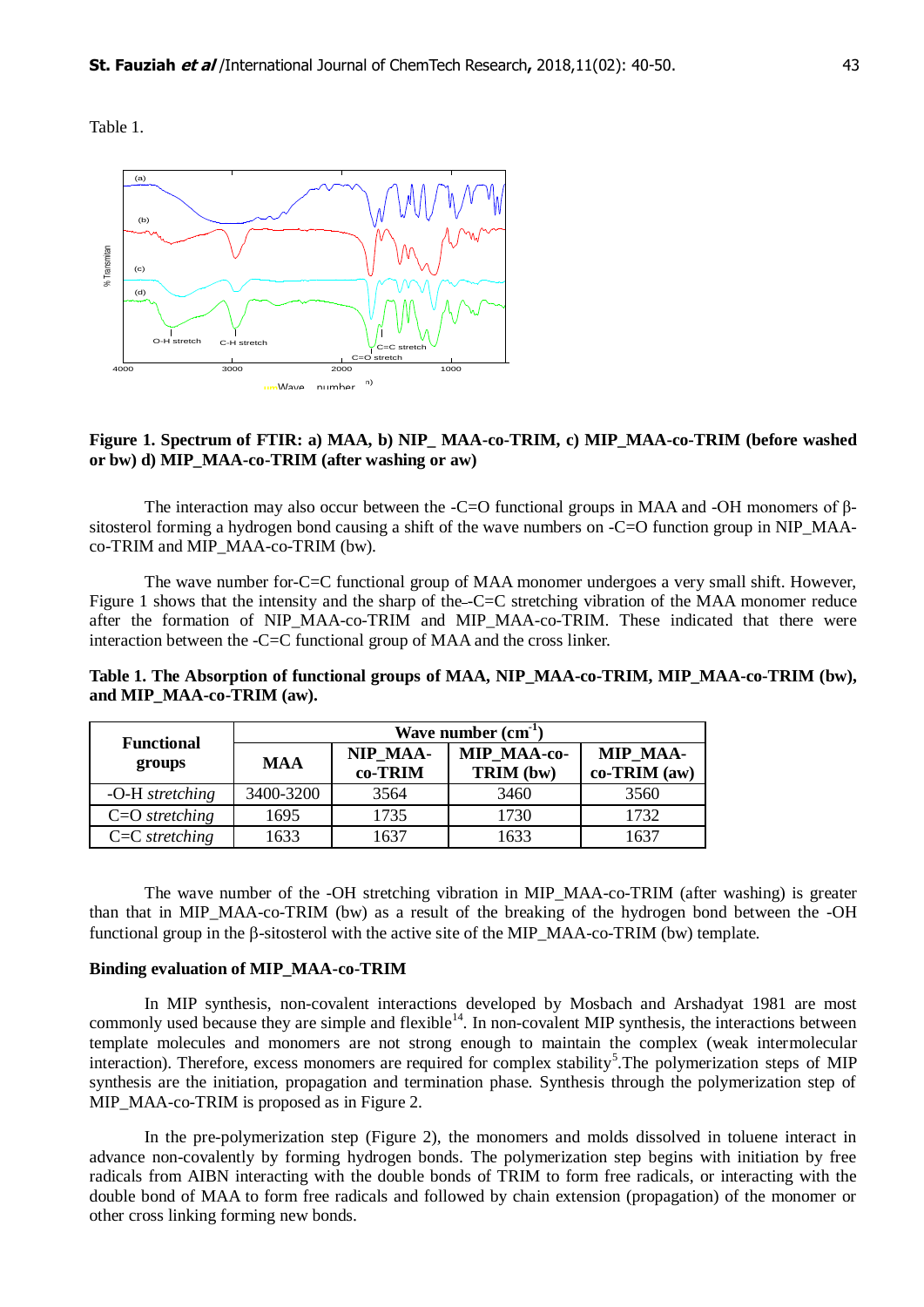Termination of the chain extension (termination) occurs after two radicals of the chain extension result interact. The next step is the release of β-sitosterol in order to obtain molds with functional groups corresponding to β-sitosterol as the target molecule.



**Figure 2. Proposed schemes for MIP\_MAA-co-TRIM synthesis pathway** 

β-sitosterol may react non-covalently with the -COOH group of MIPs by hydrogen bonds due to the suitability of shape, size, and functional groups.

## **Morphological Characterization of MIP and NIP**

## *Analysis of SEM*

The result of morphological images of NIP\_MAA-co-TRIM and MIP\_MAA-co-TRIM using SEM can be seen in Figure 2. The surface morphology of NIP\_MAA-co-TRIM is composed of an aggregate of granules with spherical form that coalesce with each other. The diameter of the granules was about 2.5 µm. The surface morphology of NIP\_MAA-co-TRIM was similar to MIP\_MAA-co-TRIM (bw), whereas surface morphology of MIP\_MAA-co-TRIM (aw) appears to be composed of round grains of similar size and more porous, Indicates that the template molecule has been separated from MIP. The geometric structure of MIP\_MAA-co-TRIM looks more rigid.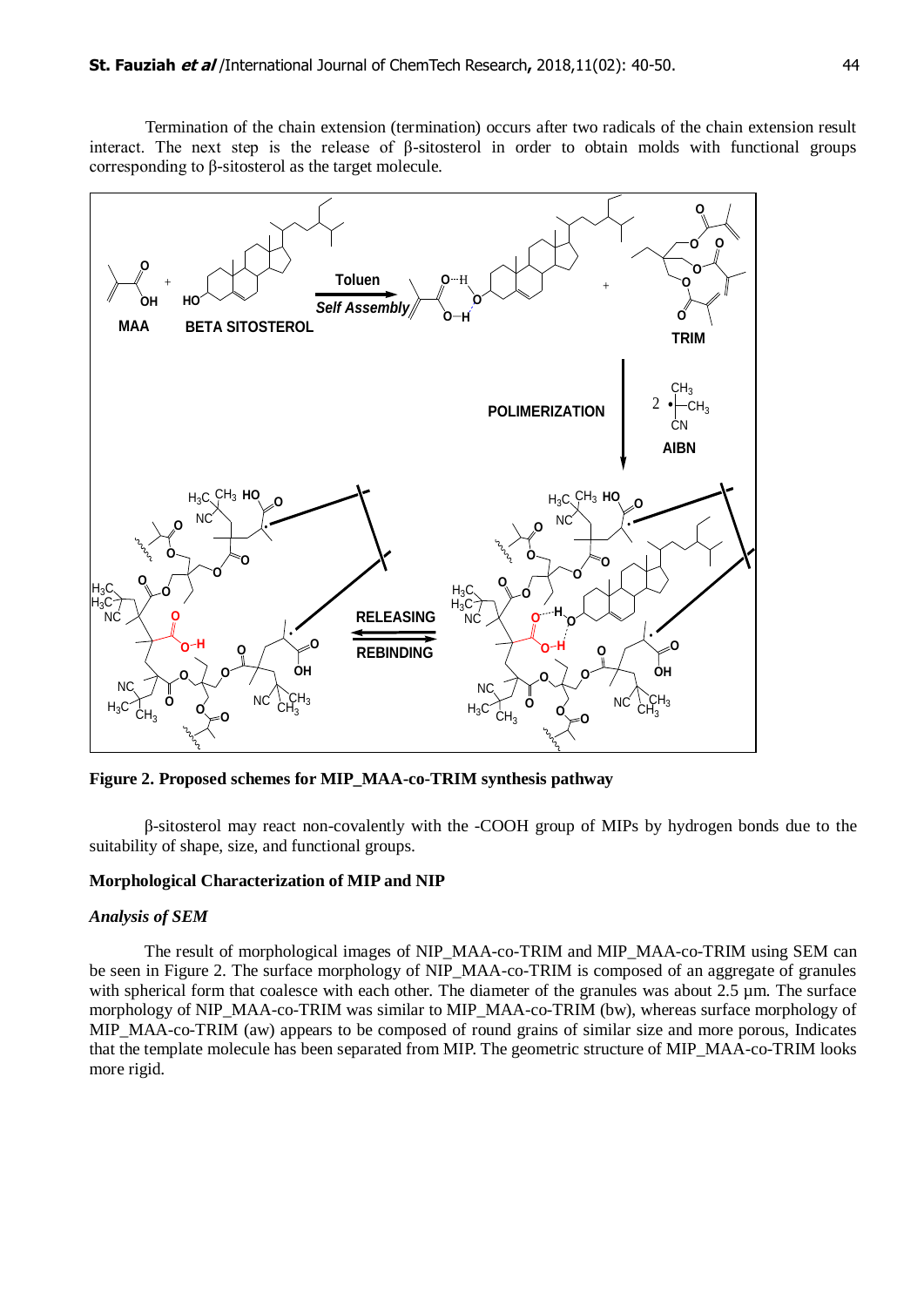

Figure 2. Morphology: a) NIP\_MAA-co-TRIM, b) MIP\_MAA-co-TRIM (bw), c) MIP\_MAA-co-TRIM **(aw)** 

## **Analysis of EDS**

EDS analysis data in the Table 2 showing the composition of the main constituent elements on NIP\_MAA-co-TRIM, MIP\_MAA-co-TRIM (bw), MIP\_MAA-co-TRIM (aw) as results of interpretation of the EDS spectrum for NIP\_MAA-co-TRIM (Figure 3), MIP\_MAA-co-TRIM (bw) (Figure 4) and MIP\_MAA-co-TRIM (Figure 5).

**Table 2. EDS data of NIP, MIP\_MAA-co-TRIM(bw), MIP\_MAA-co-TRIM(aw), NIP\_MAA-co-TRIM**

|              | % Mass     |                             |                              | $%$ Atom   |                             |                              |
|--------------|------------|-----------------------------|------------------------------|------------|-----------------------------|------------------------------|
| <b>Atoms</b> | <b>NIP</b> | $\textbf{MIP}_{\text{cbw}}$ | $\textbf{MIP}_{\text{(aw)}}$ | <b>NIP</b> | $\textbf{MIP}_{\text{cbw}}$ | $\textbf{MIP}_{\text{(aw)}}$ |
| C            | 79.04      | 80.42                       | 77.31                        | 83.40      | 84.55                       | 81.95                        |
|              | 20.96      | 19.58                       | 22.69                        | 16.60      | 15.45                       | 18.05                        |

bw: before washing, aw: after washing

The data show that the presence of β-sitosterol causes the number of C atoms to increase in MIP\_MAA-co-TRIM (bw), this causes the percentage value ofC at MIP\_MAA-co-TRIM (bw) is higher than in MIP\_MAA-co-TRIM (aw).

The number of C atoms in β-sitosterol is more than that of O, so that when β-sitosterol is still in the polymer then the character of C atom increases. While the β-sitosterol was released from the polymer, the character of the O atom increases as shown the data in Table 1. The shift of the wave number of the -OH group on the MIP\_MAA-co-TRIM (TE) spectrum indicates that the hydrogen bond between the functional groups in the polymer and β-sitosterol has been broken.



**Figure 3. The EDS Spectrum of NIP\_MAA-co-TRIM**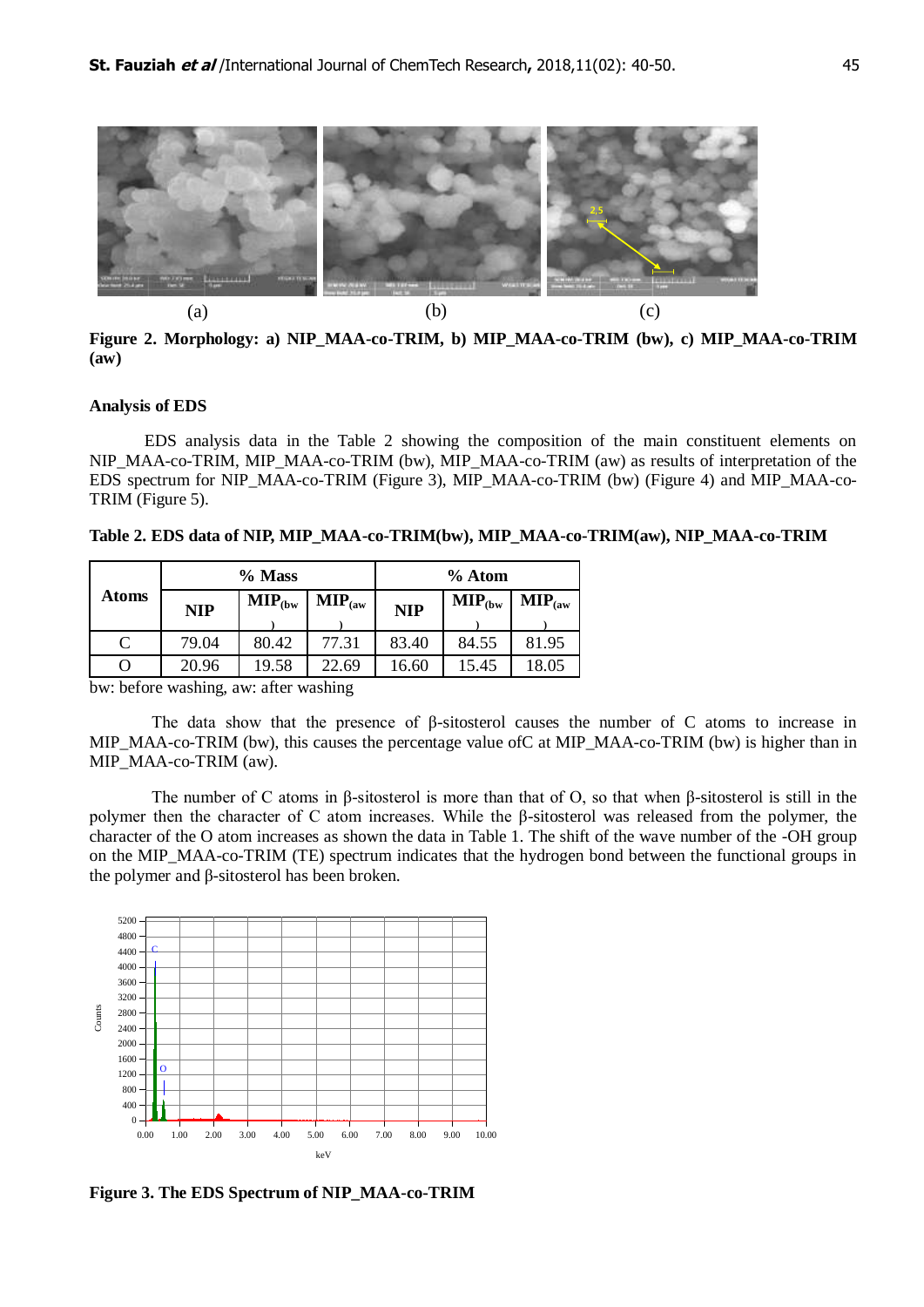

**Figure 4. The EDS Spectrum of MIP\_MAA-co-TRIM (before washing)**



Figure 5. The EDS Spectrum of MIP\_MAA-co-TRIM (after washed)

# **Analysis of TGA**

The result of TGA analysis can be seen in Figure 6.NIP\_MAA-co-TRIM thermogram has a very similar pattern to that of MIP\_MAA-co-TRIM (aw). This happens because after washing, β-sitosterol is no longer exist in MIP\_MAA-co-TRIM (aw) MIP\_MAA-co-TRIM (bw) is different because it still contains βsitosterol.



**Figure 6. Thermograms of (a). NIP\_MAA-co-TRIM, (b) MIP\_MAA-co-TRIM (bw) and (c). MIP\_MAA-co-TRIM (aw)**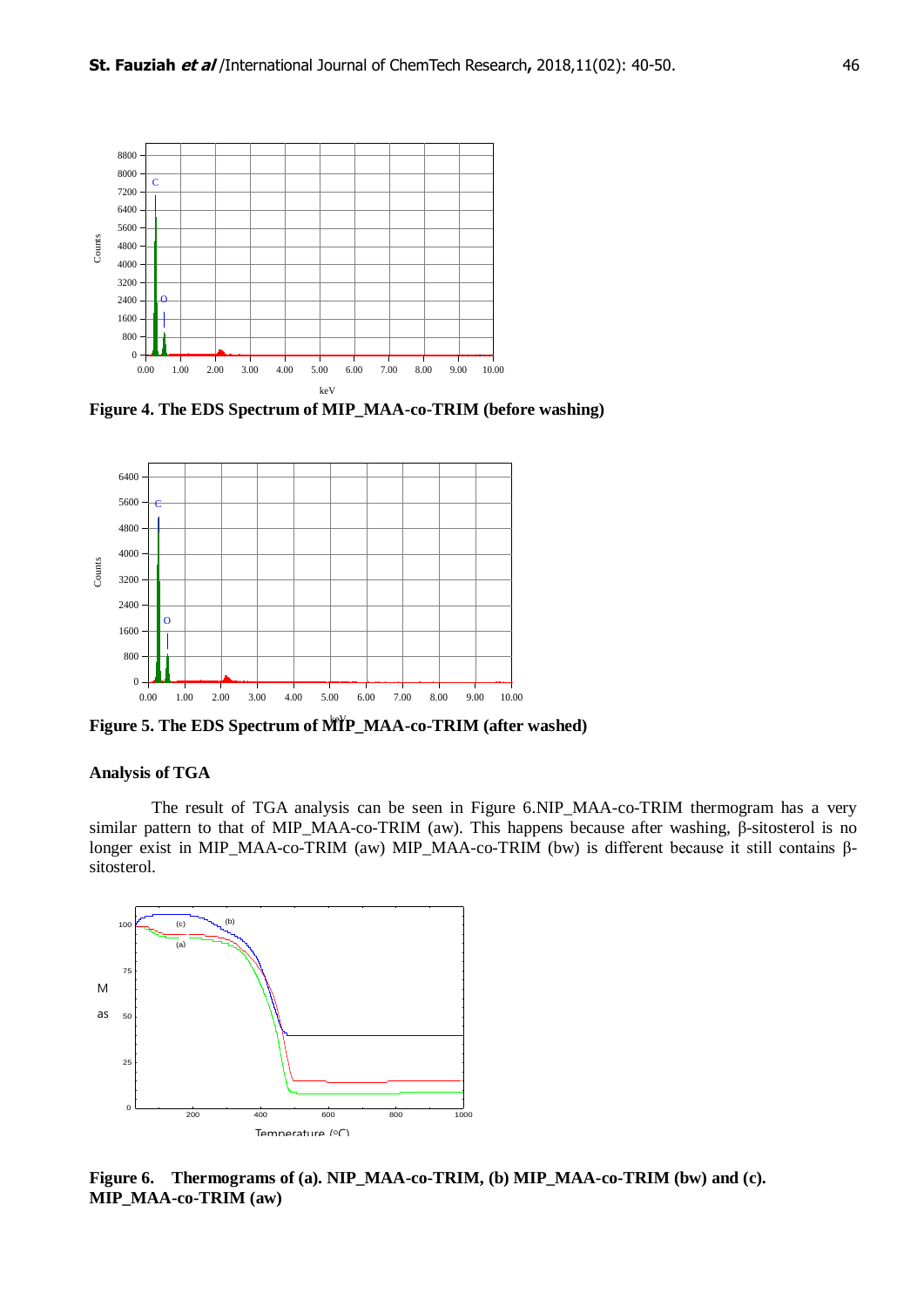Based on the data derivative of TGA (DTG,) NIP and MIP undergoing several time mass losses. The lost initial mass was thought to be the mass of water. Massive mass losses occur at temperatures around 402.6 $^{\circ}$ C to 492.6 $^{\circ}$ C for NIP MAA-co-TRIM, temperatures of about 355.93 $^{\circ}$ C to about 479.93 $^{\circ}$ C for MIP\_MAA-co-TRIM (bw), and above temperature  $352.91^{\circ}C$  to  $482.91^{\circ}C$  for MIP\_MAA-co-TRIM (aw). At this temperature, suspected degradation occurs in MIP so that  $CO$  and  $CO<sub>2</sub>$  are formed. Higher temperatures cause breaking of the bond between the monomer and the cross-linker and leaving carbon. NIP and MIP began to degrade at high temperatures, indicating that MIP\_MAA-co-TRIM was a stable polymer at high temperature.

## **Analysis of TEM**

The TEM analysis results show morphological differences between MIP\_MAA-co-TRIM and NIP\_MAA-co-TRIM. The MIP\_MAA-co-TRIM forms an aggregate composed of cavities with a pore size on a surface of about 50 nm and spherical in shape. The pores distributed on the surface can be seen in Figure 7. The cavities in MIP\_MAA-co-TRIM are the spaces formed after the template removal. While NIP\_MAA-co-TRIM also forms an aggregate without cavities and pores as it is made without using β-sitosterol as a cavity-printing molecule.



**Figure 7. Morphologies of: A) MIP\_MAA-co-TRIM and B) NIP\_MAA-co-TRIM**

# **The adsorption ability of MIP**

The adsorption ability test was performed to determine the ability of NIP MAA-co-TRIM and MIP\_MAA-co-TRIM in adsorbing β-sitosterol compounds. The amount of β-sitosterol in the adsorption process by MIP can be seen in Table 1.

| <b>Kinds of polymer</b>    | The amount of $\beta$ -sitosterol adsorbed<br>$(q_e)(mg/g)$ |  |
|----------------------------|-------------------------------------------------------------|--|
| NIP MAA-co-<br><b>TRIM</b> | 0.05                                                        |  |
| MIP MAA-co-<br>TR IM       | 0.75                                                        |  |

**Table 1. The amount of -sitosterol adsorbed by NIP\_MAA-co-TRIM and MIP\_MAA-co-TRIM**

It is clear that MIP\_MAA-co-TRIM can adsorb β-sitosterol better than NIP\_MAA-co-TRIM. Because of the functional groups of O-H and C=O on MIP surfaces and cavities that have an affinity for the OH functional group of  $\beta$ -sitosterol to form hydrogen bonds. While in NIP, the functional groups of O-H and C=O are present only on the surface.

#### **Effect of pH on MIP\_MAA-co-TRIM adsorption**

The optimum pH was determined by studying the effect of pH on MIP\_MAA-co-TRIM adsorption capability. The effect of pH can be seen in Figure 8.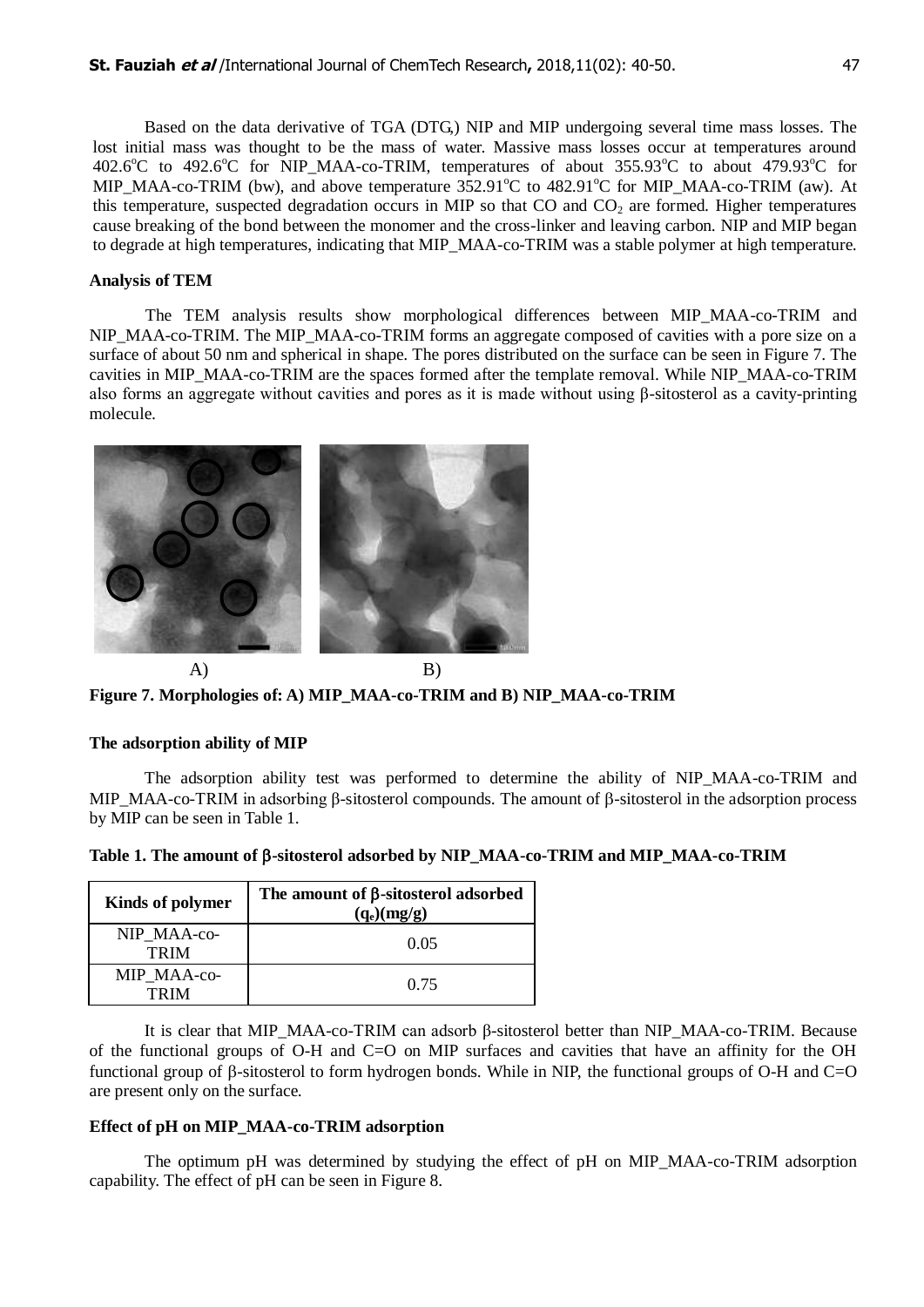

**Figure 8. The pH optimum curve of MIP\_MAA-co-TRIM**

Adsorption of β-sitosterol on MIP-MAA-co-TRIM are to which showed optimum at pH 6 and decreased at higher pH. The adsorption capacity of MIP is low at pH below optimum because the concentration of H<sup>+</sup> ions in the solution is high, resulting in protonation of the functional group on the adsorbent and the hydroxyl functional group of β-sitosterol. As a result, there is an electrostatic repulsion between the adsorbent and the target molecule causing low levels of β-sitosterol adsorbed by MIP. The formation of hydrogen bonds increases between the hydroxyl functional groups in the hydroxyl group of MAA monomer at optimum pH because the concentration of  $H^+$  ions in the solution begins to decrease. When the pH increases to pH 7,  $\beta$ sitosterol is more neutral, so that the hydrogen bond interaction occurs with the active polymer.

#### **The Influence of Time**

Figure 9 shows that the adsorption of β-sitosterol on MIP\_MAA-co-TRIM is different at all times. The adsorption increases with time until equilibrium is reached at 60 minutes, but decreases with increasing time. This happens because the surface of the adsorbent has been saturated by β-sitosterol.



**Figure 9. The amount of β-sitosterol adsorbed on MIP\_MAA-co-TRIM as a function of contact times**

Figure 10 shows the kinetic curves of pseudo-first order and pseudo-second order of β-sitosterol adsorption on MIP\_MAA-co-TRIM.



**Figure 10. The Kinetic curves of (a) pseudo-order first and (b) pseudo-order second for β-sitosterol adsorption by MIP\_MAA-co-TRIM**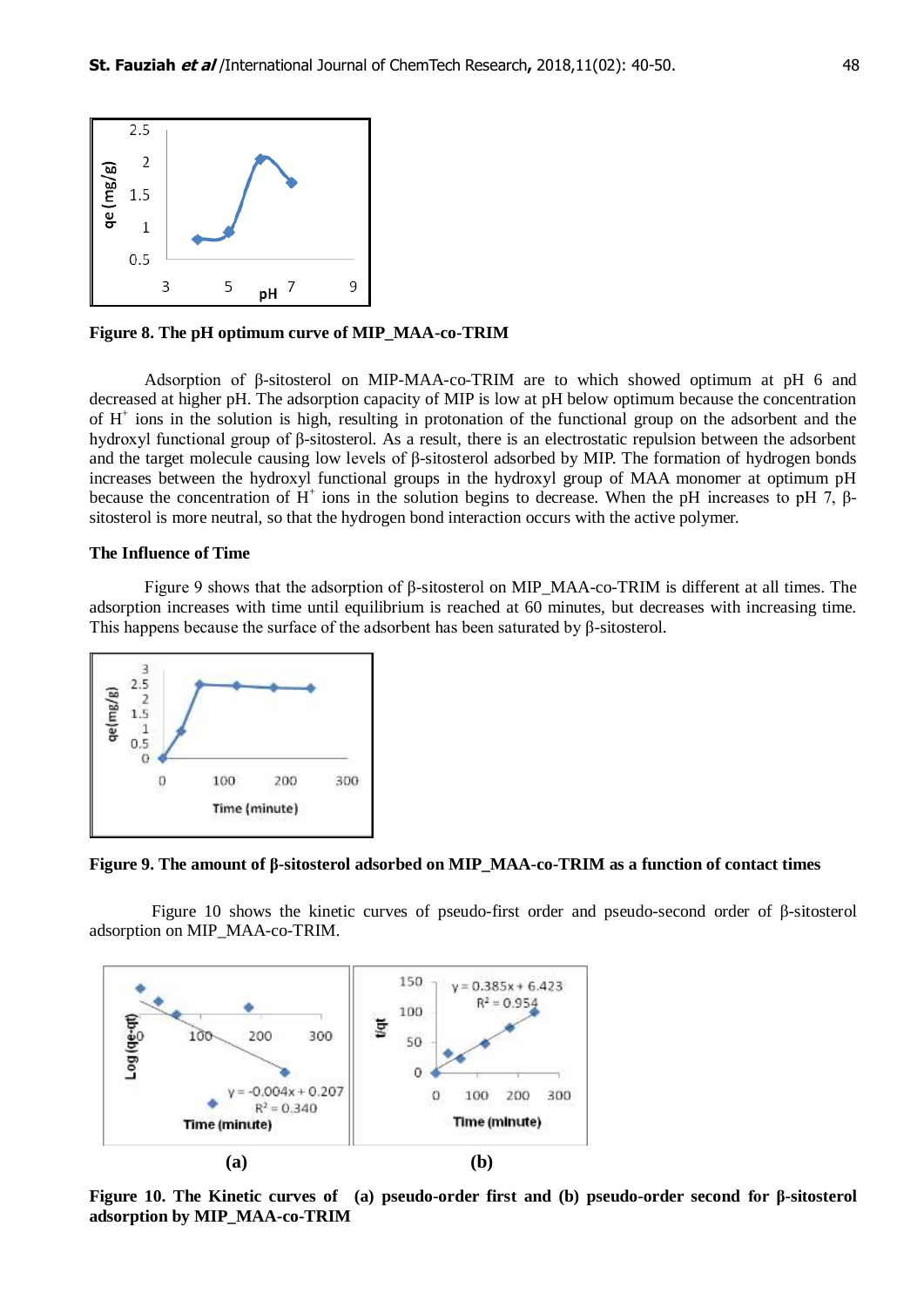The adsorption kinetic data for MIP\_MAA-co-TRIM were also analyzed using the pseudo-order first and pseudo-order second equations. The values of  $\mathbb{R}_2$ ,  $k_1$ ,  $k_2$ ,  $q_e$  of calculation and  $q_e$  of experimental results are shown in Table 2

| The kinetic<br>adsorption   | ${\bf k_1}$              | $k_2$  | $q_e$<br>calculation<br>(mg/g) | $q_e$<br>experiment<br>(mg/g) | $\mathbf{R}^2$ |
|-----------------------------|--------------------------|--------|--------------------------------|-------------------------------|----------------|
| The pseudo-<br>first order  | 0.0092                   |        | 1.61                           | 2.51                          | 0.340          |
| The pseudo-<br>second order | $\overline{\phantom{a}}$ | 0.0231 | 2.60                           | 2.51                          | 0.954          |

**Table 2. The Kinetic parameter of MIP\_MAA-co-TRIM**

The data show that the pseudo-second order curves gives a better correlation of adsorption data than the pseudo-first order curve and the least square value  $(R^2)$  for the pseudo-second order model approaches 1, whereas that of the pseudo-first order model is not close to 1. The amount adsorbed  $(q_e)$  obtained from calculation for the pseudo-second order is closer to the experimental value. Therefore, it can be concluded that the pseudo-second order is more appropriate as the adsorption kinetics model for MIP\_MAA-co-TRIM than the pseudo-first order.

## **Conclusion**

Rigid white solids of NIP and MIP have been produced by the bulk polymerization through free radical polymerization reactions. Functional groups of OH, C=O and C=C play a role in the formation of NIP\_MAAco-TRIM and MIP\_MAA-co-TRIM. MIP\_MAA-co-TRIM can better adsorb B-sitosterol than NIP\_MAA-co-TRIM. The surface morphology of MIP\_MAA-co-TRIM was more rough and porous than NIP\_MAA-co-TRIM. The optimum condition of MIP to adsorb  $\beta$ -sitosterol was at the pH of 6 and the time of 60 min. The adsorption of  $\beta$ -sitosterol on MIP\_MAA-co-TRIM fitted the pseudo second order model.

# **Acknowledgment**

Thanks to The Directorate of Higher Education-Indonesia forthe financial support and also to The University of Hasanuddin for supporting facilities in this research.

## **References**

- 1. Beltran, A.F., Borrull, P.A.G.; Cormack, R.M., Marce. Molecularly-Imprinted Polymers: useful sorbents for selective extractions. *Trends in Analytical Chemistry*. 2010, *29*, No. 11
- 2. Blahova E., LehotayJ., Skacˇa´ni I. The Use of Molecularly Imprinted Polymer for Selective Extraction of (1)-Catechin. *Journal of Liquid Chromatography* & Related Technologies. 2004, *27*, No. 17, pp. 2715–2731
- 3. Chen, L., Jia, X., Lu, Q., Peng, Y., Du, S., Chen, Q. Highly Efficient and Selective Enrichment of PuerarinFrom Radix Puerarieae by Molecularly Imprinted Solid-Phase Extraction. *Sep. Pur. Tech*. 2010, *71*: 324-330
- 4. Fauziah, S., Taba, P.; Amran, M.B., Budi, P., Soekamto, N.H. Synthesis, Characterization, and Optimization of β-sitosterol Imprinted Polymers using TFMAA as functional monomer. *Int. J. of Applied Chemistry*. 2015, *11*,487-495
- 5. Holland, N. An Investigation into the Role of Morphology on the Performance of Molecularly Imprinted Polymers, Separation Science Research Group. *Waterford Institute of Technology, Ireland*. 2008, 1-267
- 6. Jinfang W., Peter A.G.C., David C.S., Ezat K. Synthesis and Characterization of micrometer-sized molecularly imprinted spherical polymer particulates prepared via precipitation polymerization. *Pure Appl. Chem.* 2007, *79*, No.9, pp. 1505-1519